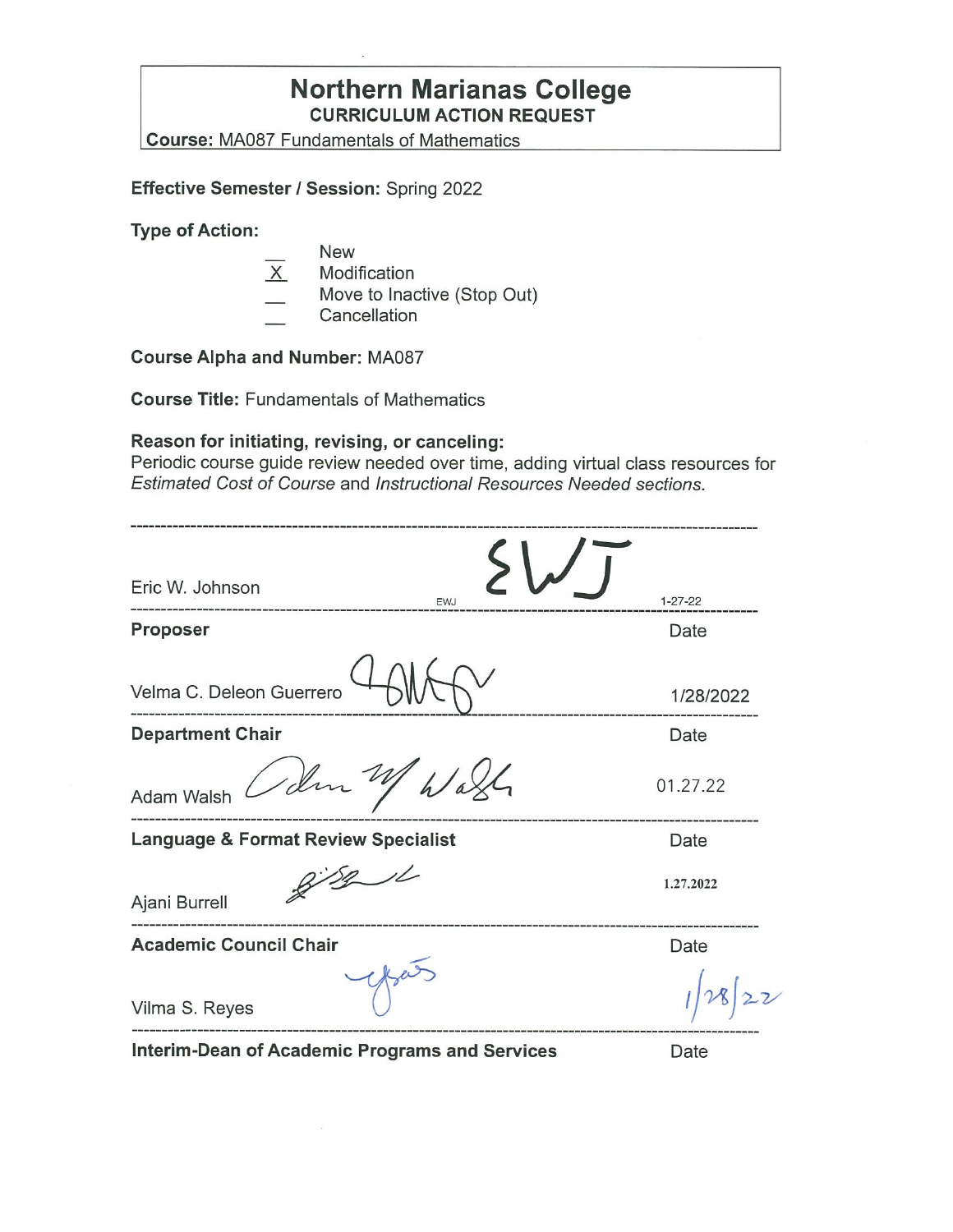**Course:** MA087 Fundamentals of Mathematics

#### **1. Department**

Sciences, Mathematics, Health & Athletics

#### **2. Purpose**

The purpose of this course is to help students develop and improve their basic arithmetic skills. The course will introduce, explore, and apply concepts of introductory mathematics—including integers, fractions, decimals, and exponents essential for preparing students for the successful completion of subsequent math courses required for graduation from NMC. This course will also help students enhance their self-concept with regard to their mathematical ability.

#### **3. Description**

# **A. Required/Recommended Textbook(s) and Related Materials**

Required:

Aufmann, Richard N. and Joann S. Lockwood, Prealgebra, An applied Approach, 6<sup>th</sup> ed. Belmont, CA: Brooks/Cole, Cengage Learning, 2014.

Recommended: None

#### **B. Contact Hours**

- **1. Lecture:** 2 per week/ 30 per semester
- **2. Lab:** 2 per week / 30 per semester
- **3. Other:** None

#### **C. Credits**

- **1. Number:** 3
- **2. Type:** Non-Degree Units

#### **D. Catalogue Course Description**

Note: MA087, MA089, and MA091 are preparatory courses in mathematics and do not carry college degree credit (i.e. non-degree units [NDU]).This course covers basic concepts of arithmetic, including integers, fractions, decimals, and exponents. This course is designed to assist students who need to upgrade their basic math skills so that they can be successful in subsequent mathematics courses. Prerequisites: BE111 or concurrent enrollment & EN085. (Offered Fall, Spring, and Summer)

#### **E. Degree or Certificate Requirements Met by Course**

None. A passing grade in this course satisfies only the mathematics proficiency requirement for entry into MA089: Pre-Algebra.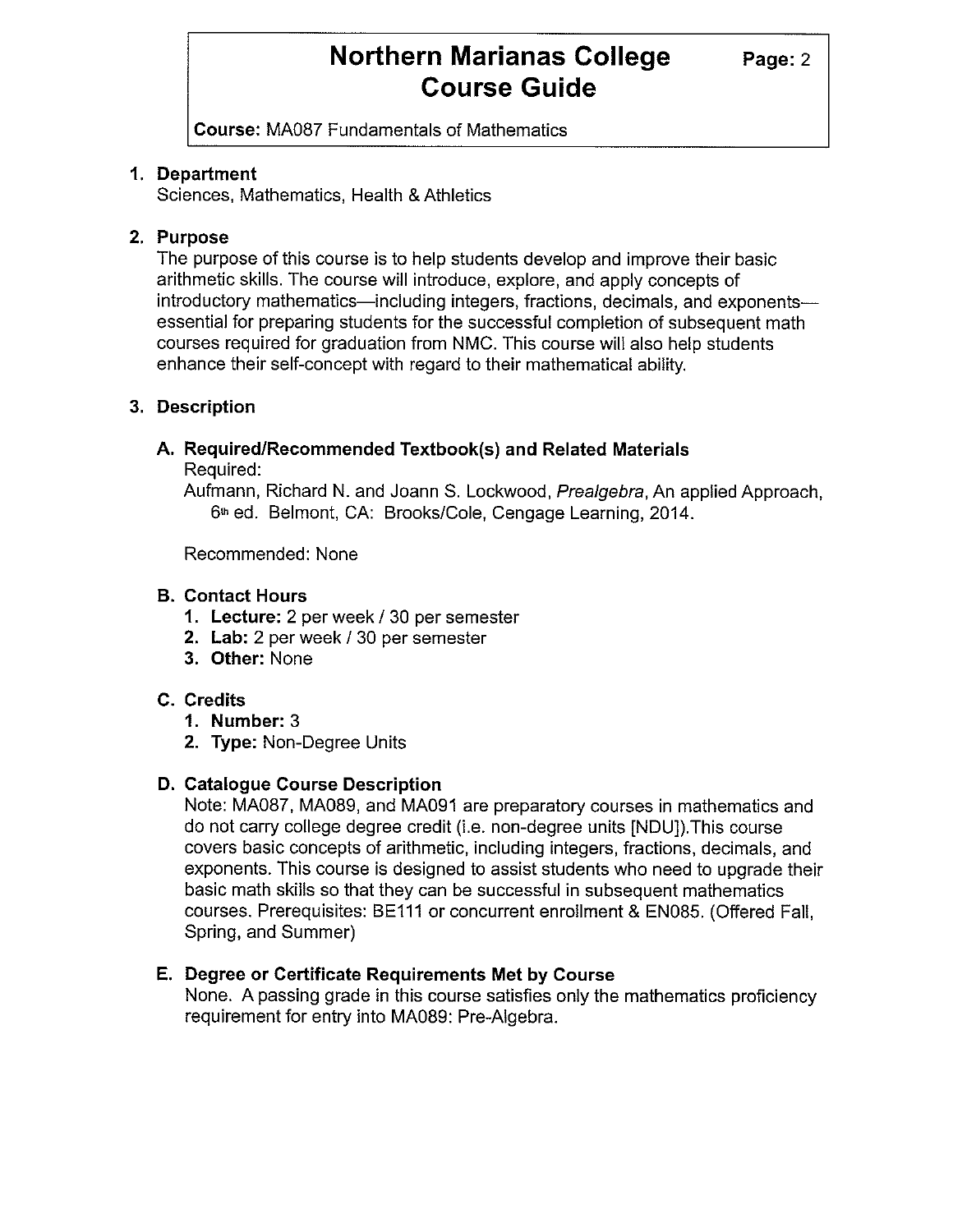**Course:** MA087 Fundamentals of Mathematics

#### **F. Course Activities and Design**

Course activities include: lecture, group work, peer-teaching, discussions, homework assignments, viewing audio-visual materials, lab work in the classroom, quizzes, tests, and a final exam.

#### **4. Course Prerequisite(s); Concurrent Course Enrollment**

Prerequisites: BE111 or as concurrent course enrollment Concurrent Course Enrollment: BE111

**Required English/Mathematics Proficiency Level(s)**  English Placement Level: EN085 Mathematics Placement Level: MA087

### **5. Estimated Cost of Course; Instructional Resources Needed**

Cost to the Student: Tuition for a 3-credit course, cost of textbook, and the student activities fee.

Cost to the College: Instructor's salary.

Instructional resources needed for this course include: whiteboard and whiteboard markers, an ELMO projector, and audiovisual equipment.

#### **6. Method of Evaluation**

Students will be evaluated by their performance on the chapter quizzes, homework, tests as well as the completion of the final exam. NMC's grading and attendance policies will be followed.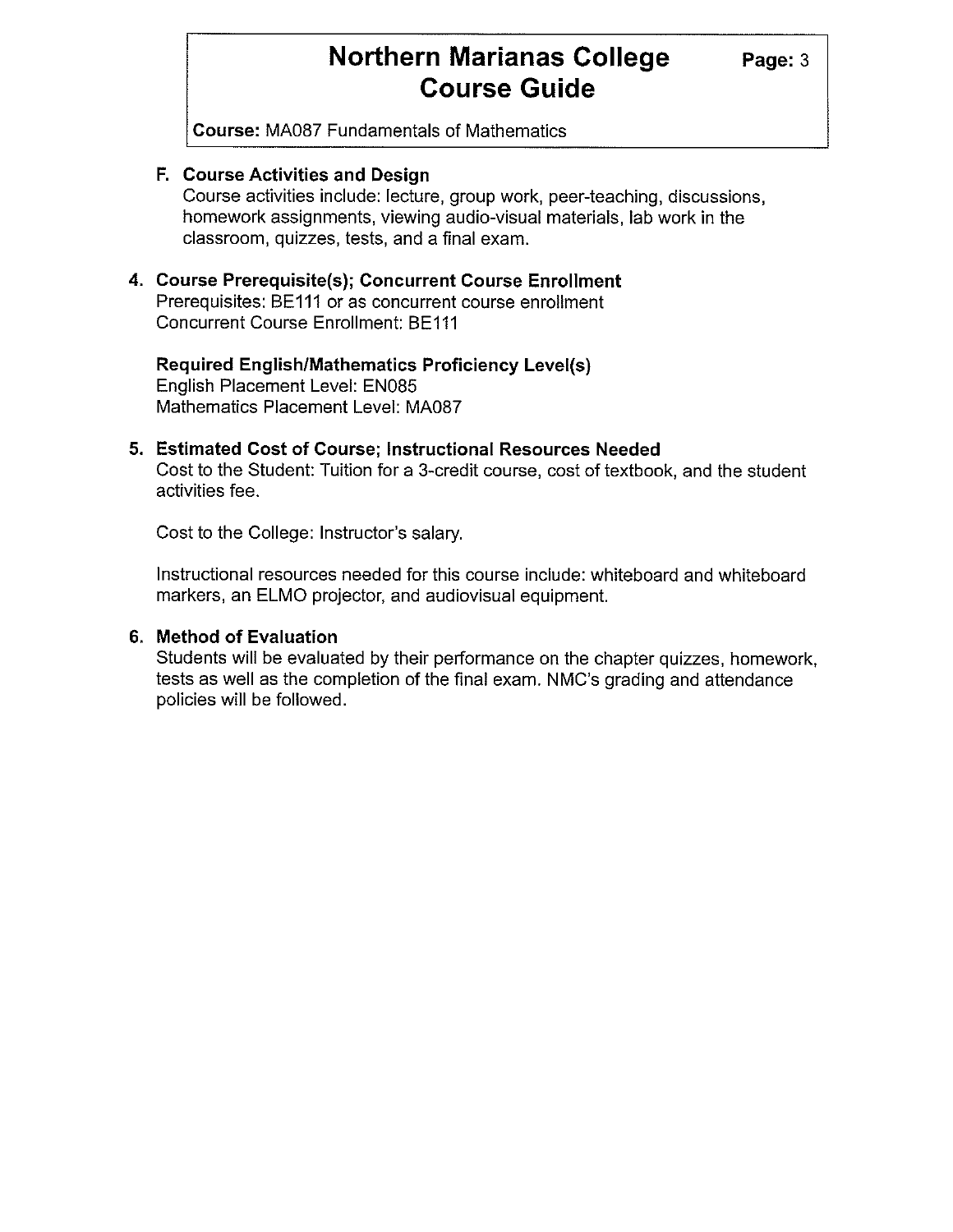**Course:** MA087 Fundamentals of Mathematics

#### **7. Course Outline**

This is a topical outline and does not necessarily indicate the sequence in which the material will be presented.

- 1.0 Whole Numbers
	- 1.1 Introduction to whole numbers
	- 1.2 Addition and subtraction of whole numbers
	- 1.3 Multiplication and division of whole numbers
	- 1.4 Solving equations with whole numbers
	- 1.5 Order of operations agreement
- 2.0 Integers
	- 2.1 Introduction to integers
	- 2.2 Addition and subtraction of integers
	- 2.3 Multiplication and division of integers
	- 2.4 Solving equations with integers
	- 2.5 Order of operations agreement
- 3.0 Fractions
	- 3.1 Least common multiple and greatest common factor
	- 3.2 Introduction to fractions
	- 3.3 Addition and subtraction of fractions
	- 3.4 Multiplication and division of fractions
	- 3.5 Solving equations with fractions
	- 3.6 Exponents, complex fractions, and the order of operations agreement
- 4.0 Decimal and Read Numbers
	- 4.1 Introduction to decimals
	- 4.2 Addition and subtraction of decimals
	- 4.3 Multiplication and division of decimals
	- 4.4 Solving equations with decimals
	- 4.5 Radical expressions
	- 4.6 Real numbers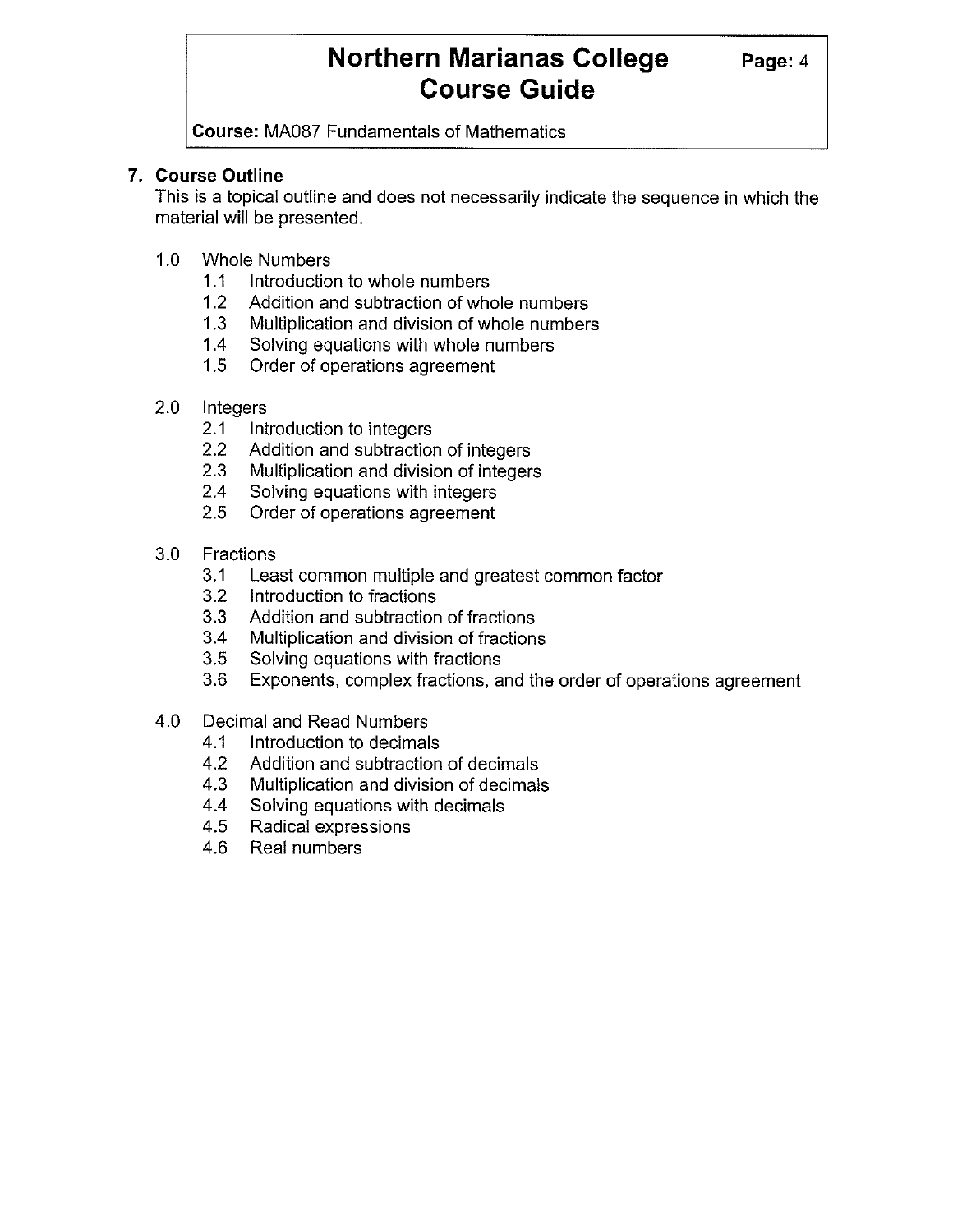**Course:** MA087 Fundamentals of Mathematics

#### **8. Instructional Goals**

The course will introduce students to:

- 1.0 Operations Using Whole Numbers;
- 2.0 Operations Using Integers;
- 3.0 Operations Using Fractions; and
- 4.0 Operations Using Decimals.